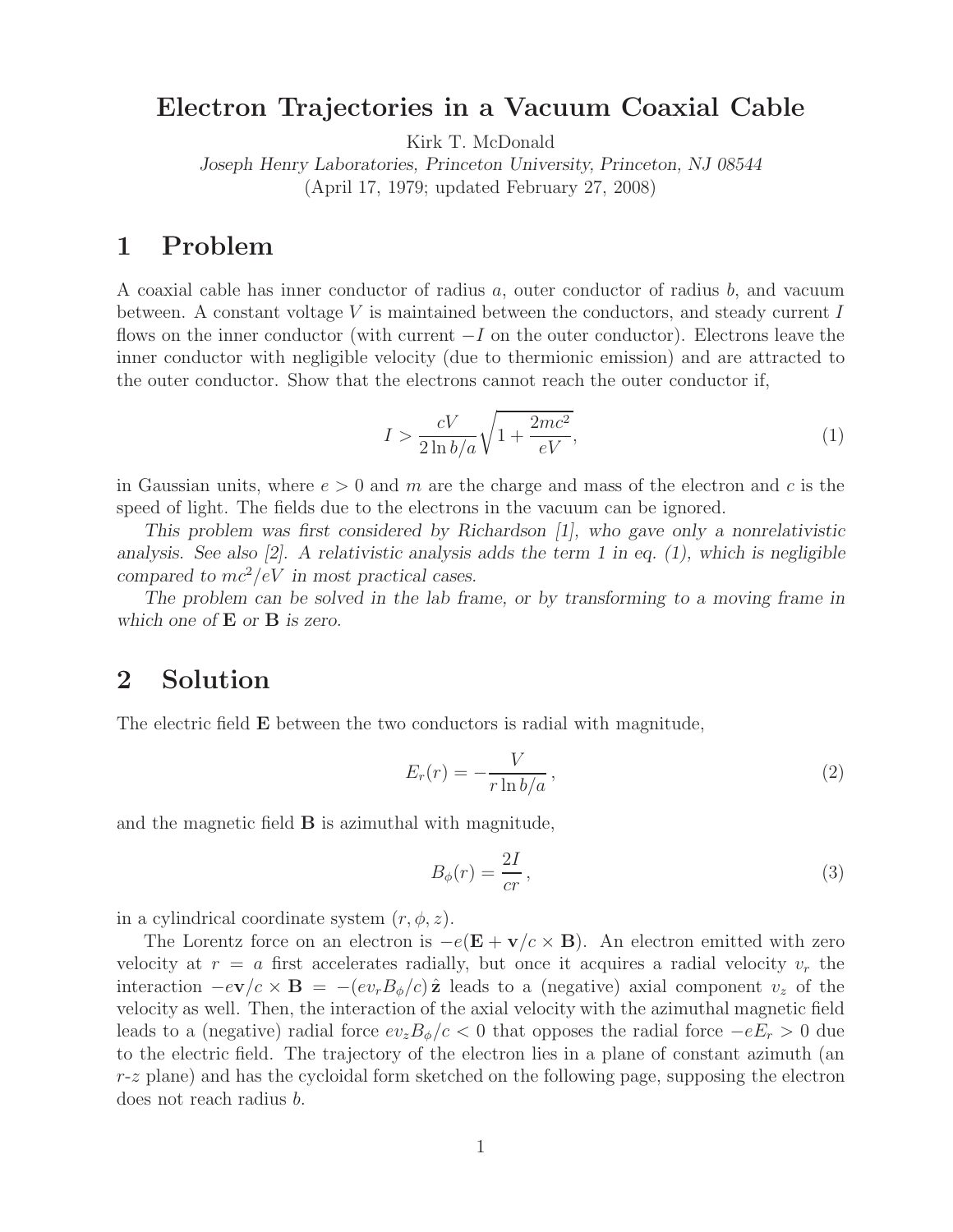

The energy of the electron is only affected by the electric field, so the total (relativistic) energy  $U$  of the electron at radius  $r$  is,

$$
U(r) = \gamma(r)mc^2 = mc^2 + eV(r) = mc^2 + eV \frac{\ln r/a}{\ln b/a},
$$
\n(4)

where,

$$
\gamma(r) = \frac{1}{\sqrt{1 - v^2(r)/c^2}} = 1 + \frac{eV}{mc^2} \frac{\ln r/a}{\ln b/a}.
$$
\n(5)

Assuming the electron is emitted with zero velocity at radius  $r = a$  we can ignore azimuthal motion, and the equation of motion of the electron can be written,

$$
\frac{d\mathbf{P}}{dt} = m\frac{d}{dt}(\gamma \mathbf{v}) = -e\left(\mathbf{E} + \frac{\mathbf{v}}{c} \times \mathbf{B}\right),\tag{6}
$$

whose  $r$  and  $z$  components are,

$$
m\frac{d}{dt}(\gamma \dot{r}) = -eE_r + \frac{eB_\phi}{c}\dot{z} = \frac{eV}{r\ln b/a} + \frac{2eI}{c^2}\frac{\dot{z}}{r},\tag{7}
$$

where  $\dot{r} = dr/dt$ , and,

$$
m\frac{d}{dt}(\gamma \dot{z}) = -\frac{eB_{\phi}}{c}\dot{r} = -\frac{2eI}{c^2}\frac{\dot{r}}{r}.
$$
\n(8)

Equation (8) can be integrated to give,

$$
\dot{z} = -\frac{2eI}{\gamma mc^2} \ln \frac{r}{a},\qquad(9)
$$

recalling that  $\dot{z} = 0$  when  $r = a$ . Multiplying eq. (7) by  $\gamma \dot{r}$  and using eq. (9), we have,

$$
\gamma \dot{r} \frac{d}{dt} (\gamma \dot{r}) = \frac{eV}{m \ln b/a} \frac{\gamma \dot{r}}{r} - \left(\frac{2eI}{mc^2}\right)^2 \ln \frac{r \dot{r}}{a r}.
$$
\n(10)

From eq. (5) we have that,

$$
\dot{\gamma} = \frac{eV}{mc^2 \ln b/a} \frac{\dot{r}}{r},\tag{11}
$$

so eq. (10) can be rewritten as,

$$
\frac{1}{2}\frac{d}{dt}(\gamma\dot{r})^2 = \frac{c^2}{2}\frac{d\gamma^2}{dt} - \left(\frac{2eI}{mc^2}\right)^2 \ln\frac{r\,\dot{r}}{a\,r},\tag{12}
$$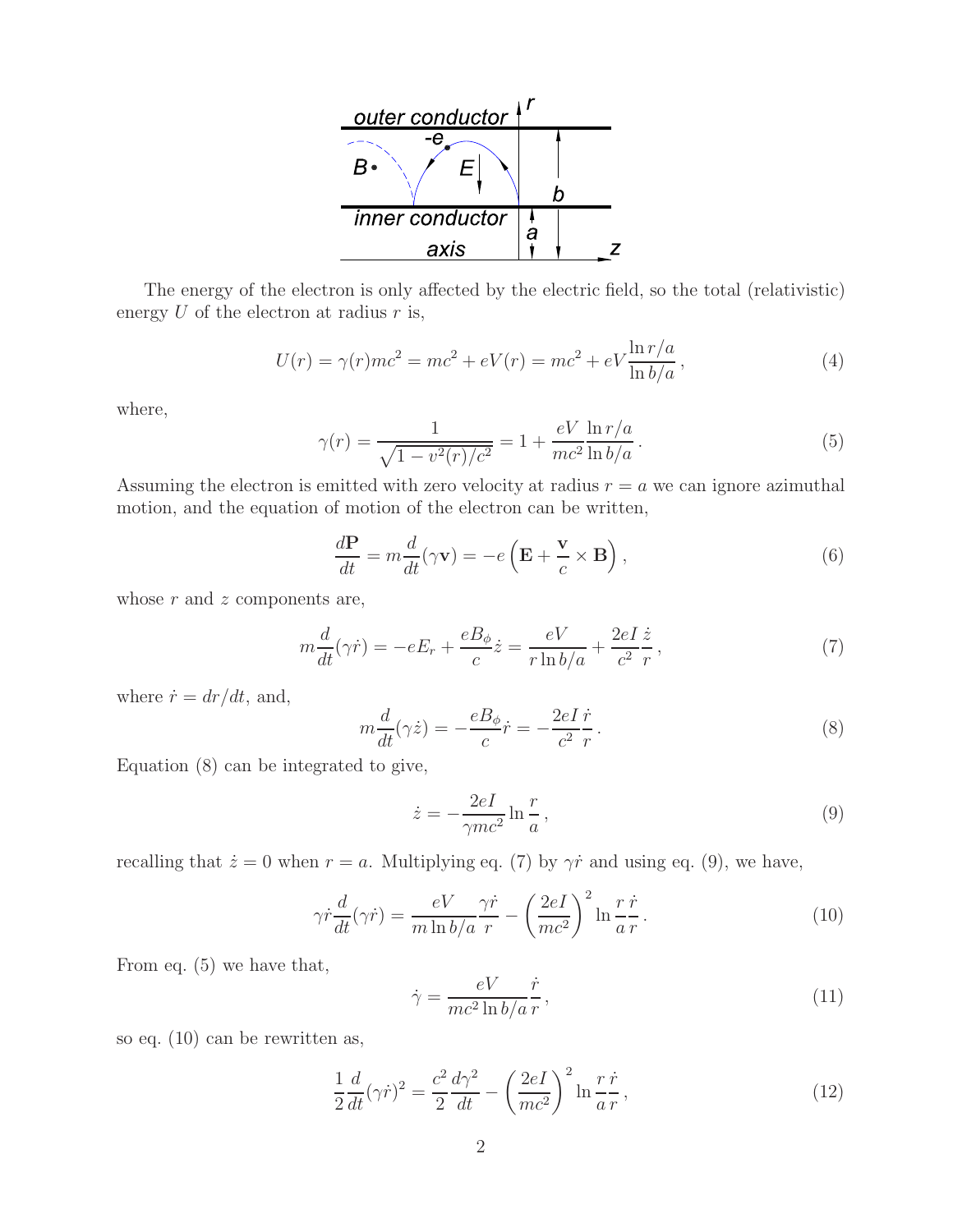which integrates to,

$$
\frac{\gamma^2 \dot{r}^2}{2} = \frac{c^2}{2} (\gamma^2 - 1) - \frac{1}{2} \left( \frac{2eI}{mc^2} \right)^2 \ln^2 \frac{r}{a},\tag{13}
$$

noting that  $\dot{r} = 0$  at  $r = a$ .

If the electron's trajectory reaches a maximum radius of  $r = b$ , then  $\dot{r} = 0$  there. Thus, we can identify the critical current by setting eq. (13) to zero at  $r = b$ , which leads to

$$
I_{\rm crit} = \frac{mc^3}{2e \ln b/a} \sqrt{\gamma^2(b) - 1} = \frac{cV}{2 \ln b/a} \sqrt{1 + \frac{2mc^2}{eV}},\tag{14}
$$

recalling eq. (5).

### **2.1 Analysis for** <sup>|</sup>E<sup>|</sup> <sup>&</sup>lt; <sup>|</sup>B<sup>|</sup> **in a Moving Frame**

For an alternative analysis we follow the hint by transforming to the ' frame that has velocity **u** along the z axis with the goal that either  $\mathbf{E}' = 0$  or  $\mathbf{B}' = 0$ . Comparing eqs. (2)-(3) with eq. (1) we see that the magnetic field is larger than the electric field when the electrons cannot reach  $r = b$ . In this case we can transform to a frame in which the electric field vanishes by taking,

$$
\mathbf{u} = c \frac{\mathbf{E} \times \mathbf{B}}{B^2} = c \frac{E_r}{B_\phi} \hat{\mathbf{z}} = -\frac{c^2 V}{2I \ln b/a} \hat{\mathbf{z}}.
$$
 (15)

Then in the ' frame the fields are,

$$
E'_{r} = \gamma_{u}(E_{r} - u_{z}B_{\phi}/c) = 0, \qquad B'_{\phi} = \gamma_{u}(B_{\phi} - u_{z}E_{r}/c) = \frac{B_{\phi}}{\gamma_{u}}, \qquad (16)
$$

where,

$$
\gamma_u = \frac{1}{\sqrt{1 - u^2/c^2}} = \frac{1}{\sqrt{1 - E_r^2/B_\phi^2}}.
$$
\n(17)

In the  $\prime$  frame an electron has velocity  $-\mathbf{u}$  when it leaves the conductor at  $r = a$ . Because only a magnetic field exists in this frame, the magnitude of the electron's velocity remains constant along its trajectory, and the  $\gamma$ -factor of the electron is just  $\gamma_u$  of eq. (17).

The equation of motion in the ' frame is,

$$
\frac{d\mathbf{P}'}{dt'} = \gamma_u m \frac{d\mathbf{v}'}{dt'} \equiv \gamma_u m \dot{\mathbf{v}}' = -e \frac{\mathbf{v}'}{c} \times \mathbf{B}',\tag{18}
$$

whose r' and z' components are, noting that  $r' = r$ ,

$$
\gamma_u m \ddot{r}' = \frac{e B_\phi}{\gamma_u c} \dot{z}' = \frac{2e I}{\gamma_u c^2} \frac{\dot{z}'}{r'},\tag{19}
$$

and,

$$
\gamma_u m \ddot{z}' = -\frac{e B_\phi}{\gamma_u c} \dot{r}' = -\frac{2e I}{\gamma_u c^2} \frac{\dot{r}'}{r'}.
$$
\n(20)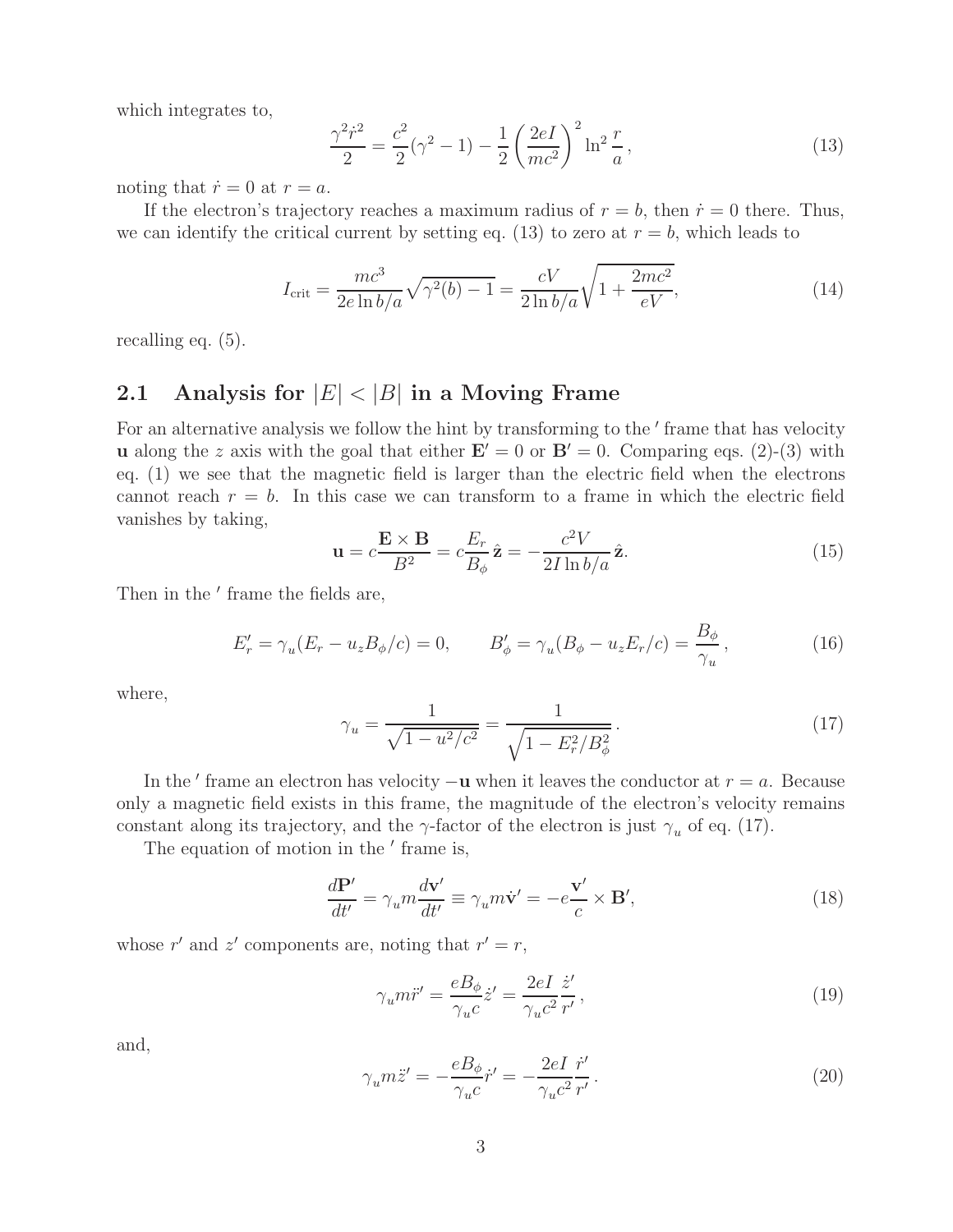Equation (20) can be integrated to give,

$$
\dot{z}' = -\frac{2eI}{\gamma_u^2mc^2} \ln \frac{r'}{a} - u_z,\tag{21}
$$

recalling that  $\dot{z} = -u_z > 0$  when  $r = r' = a$ . Multiplying eq. (19) by  $\dot{r}'$  and using eq. (21), we have,

$$
\dot{r}'\ddot{r}' = -\frac{2eI}{\gamma_u^2mc^2} \left(\frac{2eI}{\gamma_u^2mc^2} \ln \frac{r'}{a} \frac{\dot{r}'}{r'} + u_z \frac{\dot{r}'}{r'}\right),\tag{22}
$$

which integrates to,

$$
\frac{{\dot{r'}}^2}{2} = -\frac{2eI}{\gamma_u^2 mc^2} \left( \frac{eI}{\gamma_u^2 mc^2} \ln^2 \frac{r'}{a} + u_z \ln \frac{r'}{a} \right) = -\frac{2eI}{\gamma_u^2 mc^2} \ln \frac{r'}{a} \left( \frac{eI}{\gamma_u^2 mc^2} \ln \frac{r'}{a} + u_z \right), \tag{23}
$$

noting that  $\dot{r}' = 0$  at  $r' = a$ .

Equation (23) holds for all cases when  $|E_r| < |B_{\phi}|$ . In these cases there is always some radius b for which  $r' = 0$ , and the electron's trajectory is limited to  $r = r' \leq b$ . Setting eq. (23) to zero and recalling eqs. (15) and (17), we find after some rearrangement that the critical current is,

$$
I_{\rm crit} = \frac{cV}{2\ln b/a} \sqrt{1 + \frac{2mc^2}{eV}}.\tag{24}
$$

Comparing eqs. (21) and (24), we see that  $\dot{z}' = u_z < 0$  when  $r' = b$  although  $\dot{z}' = -u_z > 0$ at  $r' = a$ . Hence,  $\dot{z}' = 0$  at some radius c where  $a < c < b$ . Recall that if the magnetic field were uniform, the electron's trajectory would be a circle with radius of curvature  $\rho = cP/eB$ , where  $P = \gamma_u m u$  is the electron's momentum. Since  $B \propto 1/r = 1/r'$  in the present example, the radius of curvature of the electron's trajectory in the  $'$  frame scale with  $r'$ , and the trajectory has the form of the blue curve (based on numerical integration of eqs. (19)-(20)) sketched below for  $I > I_{\text{crit}}$ .



Because the electron's trajectory drifts to negative  $z$  in the  $'$  frame, the average drift velocity in the lab frame is larger in magnitude than that of  $u<sub>z</sub>$  of eq. (15).

*If the fields* **E** *and* **B** *were uniform, then* **B**<sup> $\prime$ </sup> *would be uniform also, and the electron's* in the  $\prime$  *frame would be a circle with center at*  $(r' > a, 0, 0)$  that passes through *trajectory in the*  $\prime$  frame would be a circle with center at  $(r' > a, 0, 0)$  that passes through the point  $(r' = a, 0, 0)$ *. In the figure above the red, dashed curve would be the circular orbit if the fields were uniform with the values of eqs. (2)-(3) at*  $r = a$ . The average velocity of the electron in the ' frame would be zero, so the average velocity in the z direction in the lab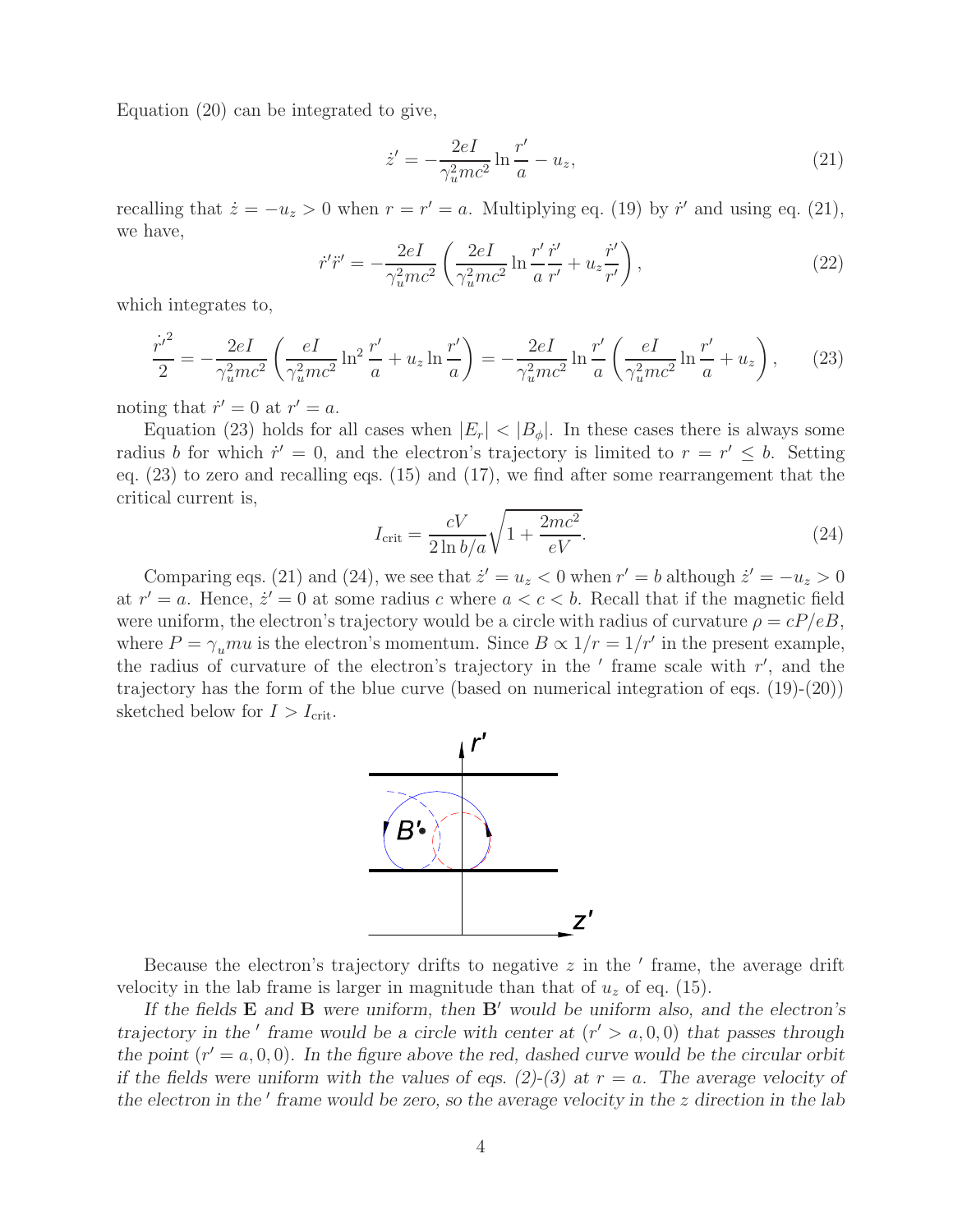*frame would be u of eq. (15), which is the well-known*  $E \times B$  *drift velocity (see, for example, sec. 22 of [3] or sec. 12.3 of [4]).*

#### **2.2**  $|E| > |B|$

If the electric field is stronger than the magnetic field the preceding analysis does not hold. In this case we can transform to the ' frame with velocity,

$$
\mathbf{u} = c \frac{\mathbf{E} \times \mathbf{B}}{E^2} = c \frac{B_{\phi}}{E_r} \hat{\mathbf{z}} = -\frac{2I \ln b/a}{V} \hat{\mathbf{z}},\tag{25}
$$

in which frame the fields are,

$$
E'_{r} = \gamma_{u}(E_{r} - u_{z}B_{\phi}/c) = \frac{E_{r}}{\gamma_{u}} \qquad B'_{\phi} = \gamma_{u}(B_{\phi} - u_{z}E_{r}/c) = 0, \qquad (26)
$$

where,

$$
\gamma_u = \frac{1}{\sqrt{1 - u^2/c^2}} = \frac{1}{\sqrt{1 - B_\phi^2/E_r^2}}.
$$
\n(27)

In the ' frame there is only a radial electric field, so the electrons move radially without bound (until they strike the outer conductor). In the lab frame, the electron's trajectory is nearly radial, with a slight deflection to negative z, as sketched below.



#### **2.3 Constants of Motion via a Lagrangian Analysis**

It may be of interest to record some aspects of a Lagrangian analysis of this problem.

The Lagrangian function  $\mathcal L$  for an electron of charge  $-e$  that interacts with electromagnetic fields with scalar potential V and vector potential  $\bf{A}$  is (see, for example, sec. 16 of [3] or sec. 12.1 of [4]),

$$
\mathcal{L} = -mc^2\sqrt{1 - v^2/c^2} + eV - \frac{e}{c}\mathbf{v} \cdot \mathbf{A}.
$$
 (28)

In the present example the potentials in cylindrical coordinates  $(r, \phi, z)$  are,

$$
V(r) = V \frac{\ln r/a}{\ln b/a}, \quad \text{and} \quad \mathbf{A}(r) = -\frac{2I}{c} \ln \frac{r}{a}, \quad (29)
$$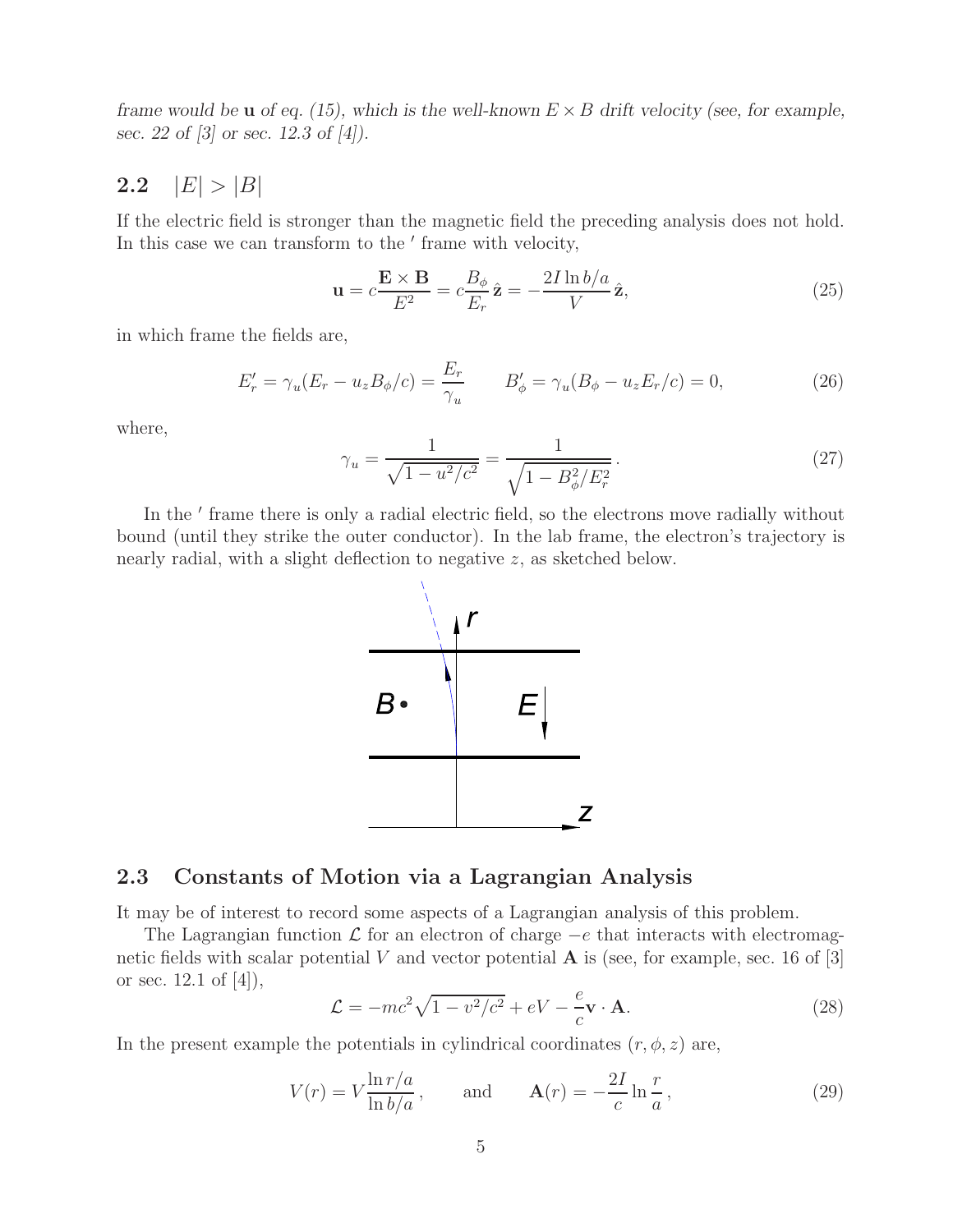in the region  $a \leq r \leq b$ , where they are independent of coordinates  $\phi$  and z. Hence, there are two conserved canonical momenta,

$$
p_{\phi} = \frac{\partial \mathcal{L}}{\partial \dot{\phi}} = \gamma m r^2 \dot{\phi} - \frac{er}{c} A_{\phi} = \gamma m r^2 \dot{\phi} = r P_{\phi} = L_z,
$$
 (30)

where  $P_{\phi} = \gamma m r \dot{\phi}$  is the  $\phi$  component of mechanical momentum **P**, and,

$$
p_z = \frac{\partial \mathcal{L}}{\partial \dot{z}} = \gamma m \dot{z} + \frac{2eI}{c^2} \ln \frac{r}{a}.
$$
 (31)

This first of these,  $p_{\phi}$ , is the (canonical) angular momentum (about the z axis)  $L_z$ , which vanishes for an electron emitted from rest at  $r = a$ , so that  $\phi = 0$  at all times and the electron's trajectory lies in a plane of constant azimuth  $\phi$ , as noted above. The other conserved canonical momentum,  $p_z$ , also vanishes for an electron emitted from rest, so we again obtain eq. (9) for the axial velocity  $\dot{z}$ .

The Lagrangian is independent of time in the present example, so the Hamiltonian  $H$  is constant,

$$
\mathcal{H} = \mathbf{v} \cdot \frac{\partial \mathcal{L}}{\mathbf{v}} - \mathcal{L} = \gamma mc^2 - eV.
$$
 (32)

For an electron emitted from rest at  $r = a$  where  $V = 0$  we again obtain eq. (4).

#### **3 Lorentz Force Accelerators/MPD Thrusters** 3

#### *This comment added Feb. 2008.*

The principles of this problem underlie so-called Lorentz force accelerators = magnetoplasmadynamic (MPD) thrusters [5]. Electrons (or ions) are accelerated radially by the electric field, and their radial momentum is converted into longitudinal momentum by the azimuthal magnetic field. The longitudinal extent of the latter is chosen so the particles are deflected by 90◦, such that the reaction force on the currents that generate the magnetic field provides a thrust in the  $+z$  direction.



Of course, the  $\mathbf{v} \times \mathbf{B}$  Lorentz force does not directly accelerate any particles in the sense of changing their energy. The Lorentz force changes the direction of an electron's velocity but not its magnitude. However, the reaction to the Lorentz force can change the velocity of the system that generates the magnetic field (if this system is free to move).